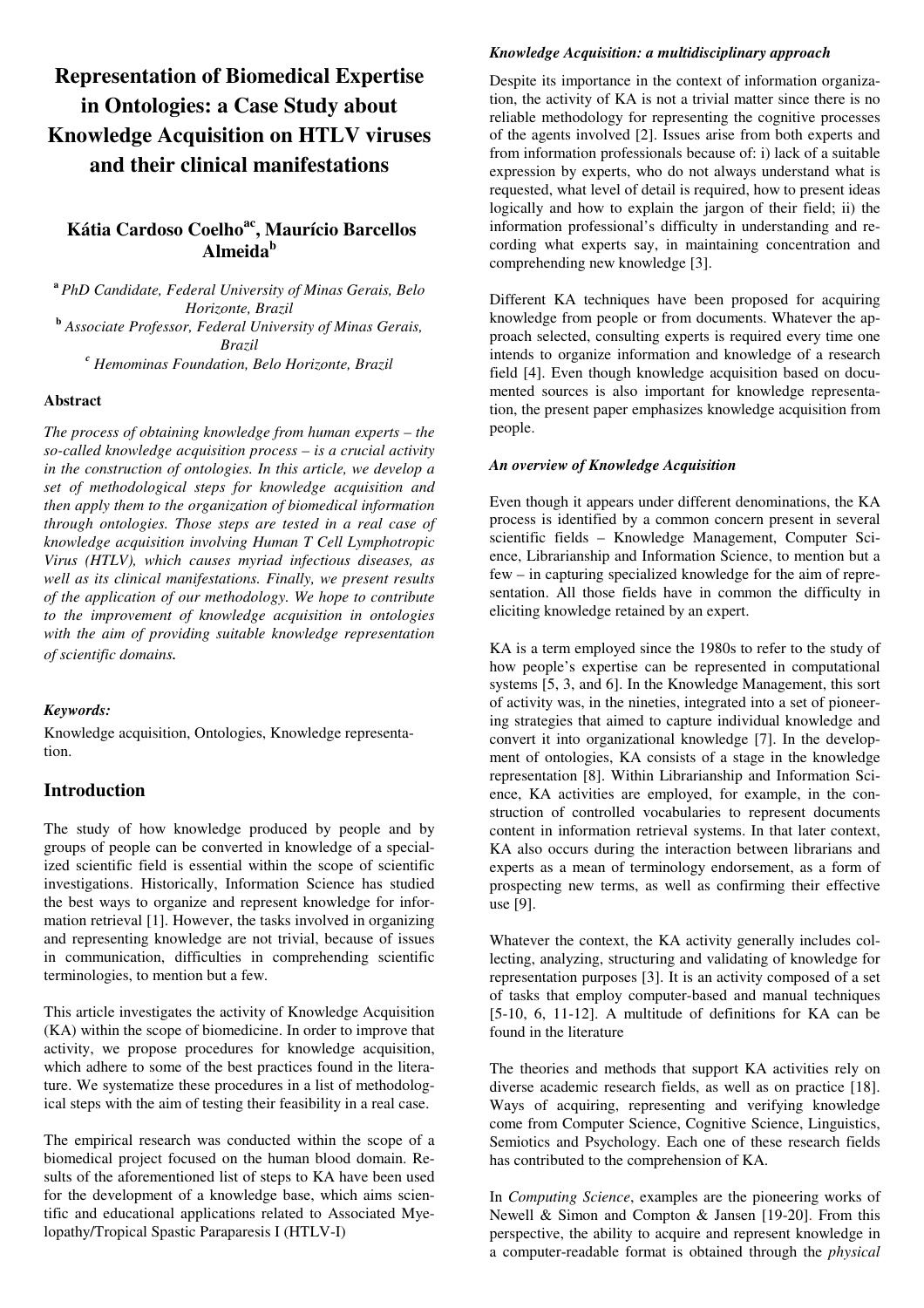*symbol hypothesis* [21]. Such hypothesis postulates that knowledge would be constituted of symbols that represent reality. Thus, intelligence would correspond to the ability to logically manipulate symbols and relationships between them.

In *Psychology*, the basis of the KA process can be found in seminal works like the *Personal Constructs Theory* [22]. In that context, the transference of knowledge constitutes the foundation for KA: people transfer expertise so that others may be able of replicating their performance. In *Cognitive Science*, the same line of thought can be found in the *Hawkins model,* which identifies the transference of *expertise* as a means of knowledge elicitation [23].

*Semiotics* contributes with the triad perspective exemplified by Ogden-Richards. That triad is cited by Campbell as a theoretical base for KA [24-25]. Semiotics, roughly speaking, consists of the "study of signs" and how the meaning of these signs is understood individually or by a group of people [2]. The semiotic triad is represented by a triangle in which the vertexes are: i) *symbols, which* are specializations of signs and, indeed, conventions used to represent an object or entity; ii) *referents*, which are the objects or entities of reality themselves; and iii) *references*, which are representations of the understanding of an agent using knowledge.

In the field of *Linguistics* there are initiatives for the extraction of knowledge by analyzing collections of texts. The analysis of the underlying language is one of the approaches to KA. This theoretical basis was described by Harris in his work on the nature of the use of language in highly specialized domains characterized by a regular and reproducible grammatical structure [26]. Patterns can be discovered through the application of recognition patterns, either manual or automatic, to a large linguistic corpus extracted from a knowledge domain.

It is worth noting that studies of KA make references to the existence of various types of knowledge that can be represented [4, 18, 27]. However, it is beyond the scope of this paper to list classifications for kinds of knowledge.

The several KA approaches put forward so far emphasize the complexity of the activity, the different agents involved, and the need of selecting suitable methods according to the context.

# **Materials and Methods**

The methodological steps are developed from a comprehensive literature review and tested in a real case of knowledge acquisition about HTLV, which causes infectious diseases, as well as its clinical manifestations.

We present here a case study in which medical knowledge is acquired and validated systematically. The remainder of this section details our ongoing research and outlines the list of steps for KA as an attempt to systematize the process in biomedicine.

#### *Case study: context and domain*

 The project is taking place in a medical public institution responsible for hematology and blood transfusion research and that offers healthcare services for a population of around 16 million people in Minas Gerais, Brazil. The institution´s experts that participate in the project are members of the Interdisciplinary HTLV Research Group (GIPH). Knowledge about the infection pathogenesis by HTLV is recent, even considering that the virus is endemic in several regions of the world. In general, genetic and immunological factors are the cause of the associated clinical manifestations, which may be divided into three main categories: neoplastic, inflammatory and infectious. HTLV-Associated Myelopathy / Tropical Spastic Paraparesis (HAM/TSP) and Adult T-cell leukemia/lymphoma (ATL) stand out as the first diseases associated with the virus [28]. Indeed, various diseases have been related to the virus, but there is no ordered initiative for recording epidemiological, physio-pathological and therapeutic knowledge about it.

## *Methodological steps for KA*

In this section, we describe the list of steps for KA. Then, we present a synoptic table summarizing the tasks involved and systematizing the steps in the list, which was divided into four main phases: *survey, elicitation, validation and refinement*.

The first phase is the *survey phase, which* consists of activities performed before the interview with experts. The goal of that activity is to obtain candidate terms for the construction of the ontology, and then the first task would to figure out the *scope proposed for the ontology* under construction. Once the scope is known, the second task is to *obtain basic concepts of the domain* under study. In order to do this, the information professionals involved analysis in the specialized literature and material supplied by the medical research group. This task provides familiarity with the subject. The third task in the survey phase is to identify the *expertise* of the physicians involved by capturing data such as: education, main activities, main expertise, main research interests, articles published, to mention but a few.

The second phase of KA, which is called *elicitation phase*, consists of holding interviews and applying KA techniques to experts, physicians, biologists and researchers. During the course of the *interviews,* sorting and matrix techniques are applied. The cycle that characterizes the clinical process, ranging from the development of an infectious disease through its treatment, is adopted to guide the approach taken with experts. The three major stages that comprise that cycle, which are depicted in figures 1, 2 and 3, are: *etiological process, course of disease* and *therapeutic response. We provide a brief description of each of those stages.*

In the stage called *etiological process* (FIG.1)*,* one should consider that there is a healthy human body with characteristics that seems to be normal according to medical parameters. In the pre-clinical manifestation of a disease, the body develops disorders, which are bearers of dispositions. Dispositions are naturally associated with the course of entities' existence, for example, the disposition of the human body to get sick, the disposition of fruit to ripen, and so forth [37]. A patient may have already noticed changes in his/her organism even though there are no signs or symptoms yet.



*Figure 1: etiological process, disorders and disease (disposition)* 

The *course of disease* phase starts with the clinical manifestation of a disease (Fig. 2). At this moment, the disorder manifests itself through symptoms, which the patient is able to identify. Then, a physician identifies the disease signs through a physical exam. In this phase, it is possible to determine a clini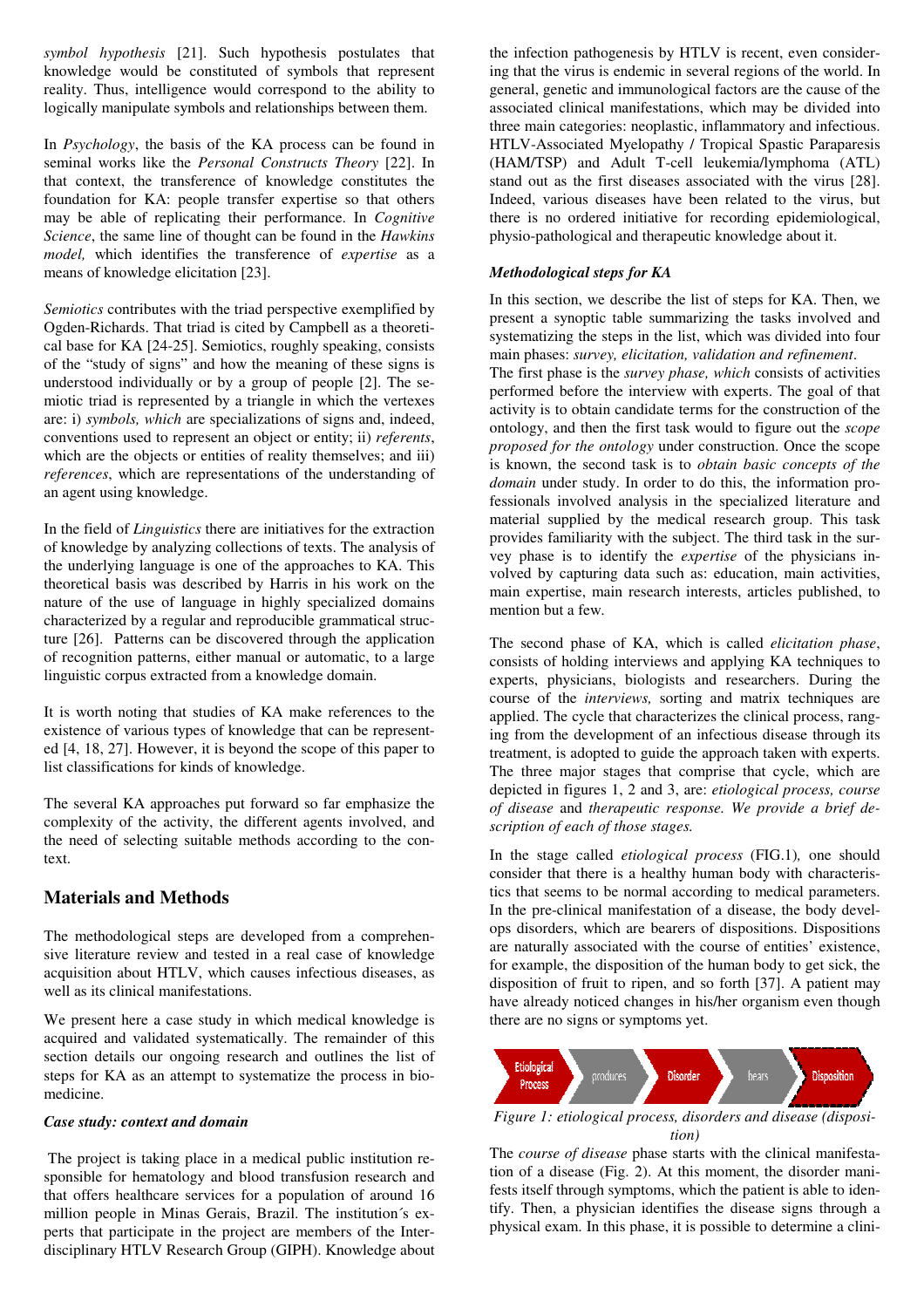cal phenotype, that is, the main observable characteristics of that disease.



*tions* 

In the *therapeutic response* phase, a sample is taken from the infected part of the body in order to perform laboratory tests. At this point, it is possible to establish a treatment plan so that the body may return to normality. The plan is the result of a diagnosis founded in the interpretative process of a clinical framework. The clinical framework is composed of symptom representation records, as well as physical and laboratory exam results (see FIG.3).



*Figure 3: Signs, symptoms and interpretative process* 

In order to apply the described rationale, a template was created in Protégé-Frames<sup>1</sup>. Protégé is a software package created in the 1990s for biomedical KA (FIG.4).

| <b>Instances</b><br><b>A</b> Queries<br>ns                                                |                                                                    |
|-------------------------------------------------------------------------------------------|--------------------------------------------------------------------|
| <b>INSTANCE EDITOR</b>                                                                    |                                                                    |
| For Instance: $\blacklozenge$ DAB                                                         | (instance of About disease, internal name is interview_v1_Class23) |
|                                                                                           |                                                                    |
| Name Of Respondent                                                                        | About Disease (4)                                                  |
| <b>DAB</b>                                                                                | Bernard-Soulier Syndrome                                           |
|                                                                                           |                                                                    |
|                                                                                           |                                                                    |
|                                                                                           |                                                                    |
|                                                                                           |                                                                    |
|                                                                                           |                                                                    |
| About Etiological Process (1)                                                             | About Clinical Manifestation Of A Disease (5)                      |
| inheritance of a defect in the platelet membrane<br>receptor that affects the homeostasis |                                                                    |
|                                                                                           |                                                                    |
|                                                                                           |                                                                    |
|                                                                                           |                                                                    |
|                                                                                           |                                                                    |
| About Disorder (2)                                                                        | <b>About Clinical Phenotype (6)</b>                                |
| platelets with an abnormality of glycoprotein lb                                          |                                                                    |
| complex (GP lb), either quantitative (absence of GP lb)                                   |                                                                    |
| or qualitative (mutation of genes, namely, the genes                                      |                                                                    |
| GP1BA, GP1BB, or GP9)                                                                     |                                                                    |
|                                                                                           |                                                                    |

*Figure 4: data on blood disease in Protégé-Frames template example* 

The third stage of the proposed list of steps, called the *validation phase,* make use of *wiki science* tools for collaborative validation of the ontology candidate terms. After elicitation phase, according to the knowledge obtained, candidate terms are transferred to a wiki in order to be validated by experts online. Fig. 5 shows a *template* created using the semantic wiki<sup>2</sup> with the validation done.

## Edit Expert proposal: HematopoieticNeoplasm

| <b>Other Name:</b> | Preferred Name: HematopoieticNeoplasm                                           |
|--------------------|---------------------------------------------------------------------------------|
| Description        |                                                                                 |
| <b>Definition:</b> | An hematopoietic neoplasm is a hematologic malignancy which<br>forming tissues. |
|                    |                                                                                 |
| Example:           |                                                                                 |

#### *Figure 5: screenshot of BLO-WikiKnowledge Acquisition Environment example*

The fourth stage of the proposed list of topics, called *refinement phase*, uses a second *template*, also created using *Protégé-Frames* (depicted in FIG.6). The goal of that template is to record information about how to integrate the different levels of granularity required in understanding a disease and its manifestations. That integration involves obtaining the relationships between parts of the body affected by certain diseases, the related genes and the related proteins. Following the approach, it is possible to characterize both the disease and the processes involved, as well as to foster interoperability. Interoperability is favored because of links created between the ontology under construction and foundational international ontologies, such as the *Gene Ontology*, the *Protein Ontology*, the *Foundational Model of Anatomy*, and so forth.



*Figure 6: Protégé template with data for HAM/TSP, in refinement phase* 

Finally, the steps put forward so far are gathered together, thus creating the list of steps for KA (depicted in TAB. 1). Considering the lack of systematic approaches to KA in biomedicine, the list of steps may be useful in other medical fields related to infectious diseases.

*Table 1: KA Script proposed for the Biomedicine domain* 

| Phase  | Task Objec-             | Description of                           | Instrument    |
|--------|-------------------------|------------------------------------------|---------------|
|        | tive                    | Task                                     | used          |
| (1)    | 1.1 know<br>the context | Figure out the<br>scope of on-<br>tology | Project data  |
| Survey | 1.2 know the            | Obtain basic                             | Basic litera- |
|        | foundation              | concepts of                              | ture of the   |

<sup>-</sup>1 Available at <http://protege.stanford.edu/>. Access on September, 12- 2014

<sup>2</sup> Available at <http://mbaserver.eci.ufmg.br/BLO-wiki/>. Access on September, 14 2014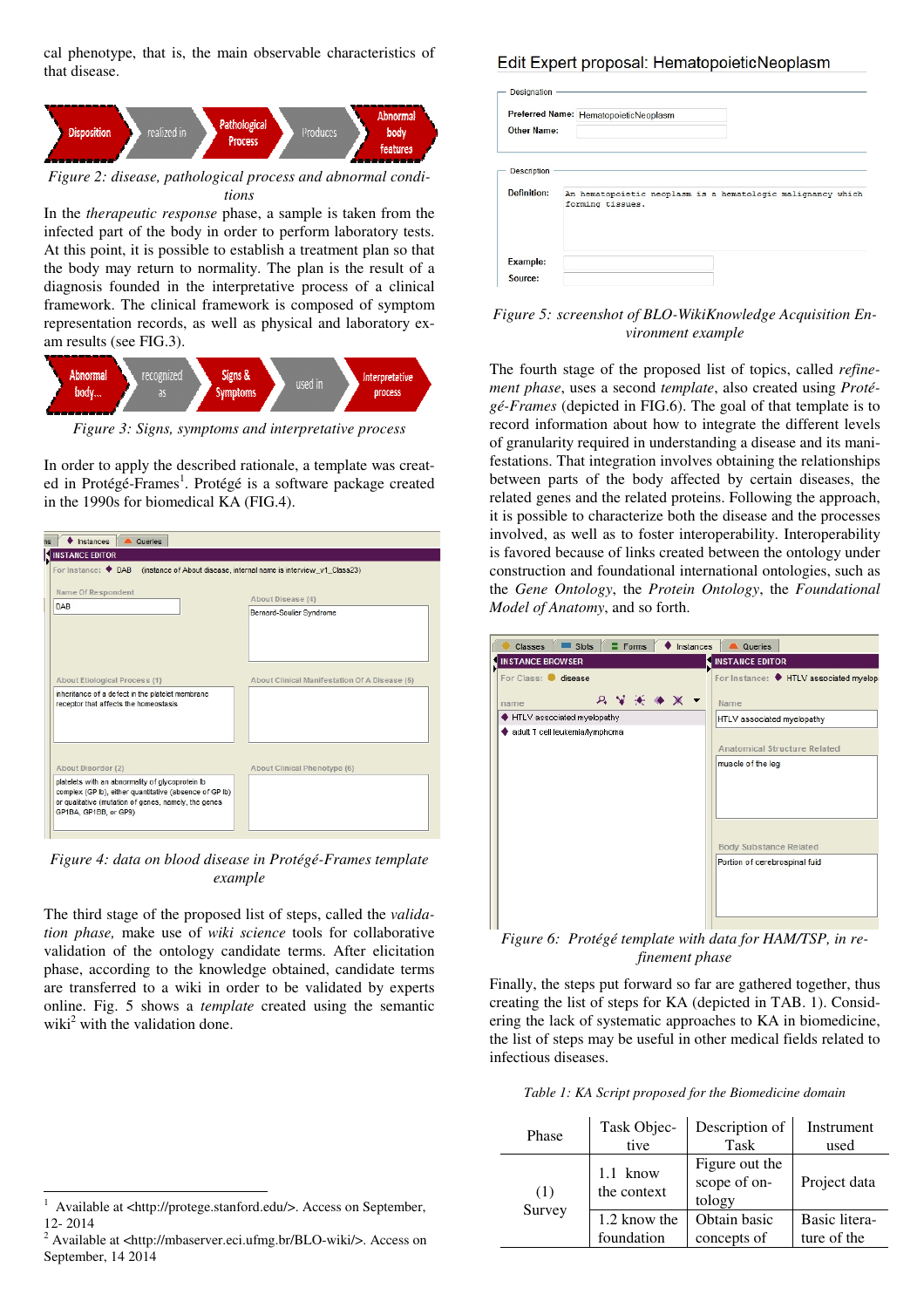|                   |                                            | domain         | area          |
|-------------------|--------------------------------------------|----------------|---------------|
|                   |                                            | Identify the   |               |
|                   | 1.3 identify                               | expertise of   | Researcher    |
|                   | expertise                                  | the experts    | directories   |
|                   |                                            | involved       |               |
|                   | 2.1 obtain<br>knowledge                    | Hold Inter-    | Template      |
|                   |                                            | views with     | Protégé-      |
|                   |                                            | experts        | <b>Frames</b> |
|                   |                                            | Identify in-   |               |
| (2)               | 2.2 know the                               | formation      | Matrix        |
| Contact           | terminology                                | organization   | Techniques    |
|                   |                                            | issues         |               |
|                   | $2.3$ see $ad$ -                           | Understand     |               |
|                   | hoc organi-<br>zation                      | how experts    | Sorting       |
|                   |                                            | order con-     | techniques    |
|                   |                                            | cepts          |               |
|                   |                                            | Obtain ap-     |               |
|                   | 3.1 validate<br>knowledge                  | proval on      |               |
|                   |                                            | terms and      | Semantic      |
| (3)               |                                            | definitions    | wiki page     |
| Validity          |                                            | acquires       |               |
|                   | 3.2 update                                 | Update data    |               |
|                   |                                            | after each     | Semantic      |
|                   |                                            | validation     | wiki Page     |
| (4)<br>Refinement | 4.1 integra-<br>tion of gran-<br>ularities | Characterize   | Template      |
|                   |                                            | related genes, | Protégé-      |
|                   |                                            | proteins, body | <b>Frames</b> |
|                   |                                            | parts.         |               |
|                   | 4.2 connec-                                | Connect di-    |               |
|                   | tion with<br>top-level<br>ontologies       | verse granu-   | Template      |
|                   |                                            | larities       | Protégé-      |
|                   |                                            | through top    | <b>Frames</b> |
|                   |                                            | ontologies     |               |

# **Results**

After the preliminary organization of the terms, the results were presented to the main researcher, in order that she could validate them. In this step, the expert had to accept what is presented or suggest changes, which will be recorded for new future evaluations. The aim here was mainly to check if such terms, as proposed in the structure representing the HAM domain, corresponds to what was presented by the domain expert during the elicitation phase. Table 2 depicts the final set of terms after validation of the expert.

*Table 2: validate knowledge by coordinator GIPH group* 

| Etiological pro-<br>cess  | HTLV-1 infection                                                                                                                                                                                                  |
|---------------------------|-------------------------------------------------------------------------------------------------------------------------------------------------------------------------------------------------------------------|
| produces                  |                                                                                                                                                                                                                   |
| Disorder                  | Proliferation of provirus and viral parti-<br>cles in T cells, with production of viral<br>substances like TAX, REX, ENV and<br>other proteins.                                                                   |
| bears                     |                                                                                                                                                                                                                   |
| Disposition               | Human T-cell lymphotropic virus type<br>1(HTLV-1) / Tropical Spastic<br>Paraparesis (HAM/TSP)                                                                                                                     |
| realized in               |                                                                                                                                                                                                                   |
| Pathological pro-<br>cess | Tax protein action in CD4 positive cells<br>and CD8, dendritic cells and producing<br>chronic inflammatory brain cells that<br>affects the central nervous system lead-<br>ing to an irreversible degeneration of |

|                                  | central nervous system cells                                                                                                                                                                                                                                                                                                                                                                                                                                                                                                                                                                            |  |
|----------------------------------|---------------------------------------------------------------------------------------------------------------------------------------------------------------------------------------------------------------------------------------------------------------------------------------------------------------------------------------------------------------------------------------------------------------------------------------------------------------------------------------------------------------------------------------------------------------------------------------------------------|--|
| produces                         |                                                                                                                                                                                                                                                                                                                                                                                                                                                                                                                                                                                                         |  |
| <b>Abnormal</b> features<br>body | Atrophy of the thoracic spine with<br>leptomeningeal thickening and spinal<br>cord atrophy                                                                                                                                                                                                                                                                                                                                                                                                                                                                                                              |  |
| recognized as                    |                                                                                                                                                                                                                                                                                                                                                                                                                                                                                                                                                                                                         |  |
| Symptoms                         | spasticity; weakness of the lower limbs;<br>bladder disorder; constipation; impo-<br>tence; decreased libido; sensory symp-<br>toms (tingling, stinging and burning);<br>low back pain radiating from the lower<br>limbs. dysuria; intestinal disorders;<br>trouble up and down stairs; alteration of<br>reflexes; changing thermal sensations<br>ocular changes; depression; difficulty<br>walking; numbness.                                                                                                                                                                                          |  |
| Signs                            | Decreased vibratory sense;<br>hyperreflexia of the lower limbs;<br>hyperreflexia of the upper limbs; Hoff-<br>mann signs and positive Tromer; exalt-<br>ed mandibular reflex; clonus; Babinks<br>positive signal. Peeling skin; alteration<br>of reflexes. Increased reflexes; urinary<br>incontinence; altered gait; spastic gait;<br>hyperreflexia (increased spinal reflex-<br>es); altered gait. Bones and tendons<br>(patellar) and aquiliana hyperreflexia;<br>changes in sensitivity to the touch; al-<br>tered sensitivity to pain; weakness in<br>various muscle groups of the lower<br>limbs. |  |
| used in                          |                                                                                                                                                                                                                                                                                                                                                                                                                                                                                                                                                                                                         |  |
| Interpretative process           |                                                                                                                                                                                                                                                                                                                                                                                                                                                                                                                                                                                                         |  |
| produces                         |                                                                                                                                                                                                                                                                                                                                                                                                                                                                                                                                                                                                         |  |
|                                  | Diagnostic that the patient X has a neu-<br>rological disorder characterized as a<br>myelopathy and positive serology for                                                                                                                                                                                                                                                                                                                                                                                                                                                                               |  |
| Results                          |                                                                                                                                                                                                                                                                                                                                                                                                                                                                                                                                                                                                         |  |

## **Discussion**

The KA activity from experts as part of the process for developing ontologies can also be understood as a preliminary activity before automatic term extraction. It is required to have specialists to judge whether the extracted terms make sense in the domain. The biomedical vocabulary we come up with also has a relevant function: consensually define the meaning of terms used in medical practice and research. This is made possible precisely by considering directly knowledge acquisition from experts.

Paraparesis -TSP.

HTLV, known as HTLV Associated Myelopathy - HAM /Tropical Spastic

# **Conclusion**

We hope that discussions presented in this paper contribute and enriches the search for new ways to aid both knowledge engineers and professionals involved with KA activity. Thus, we hope to make their work more effective and also help own expert's domain as physicians, biologists, biochemists, in their work.